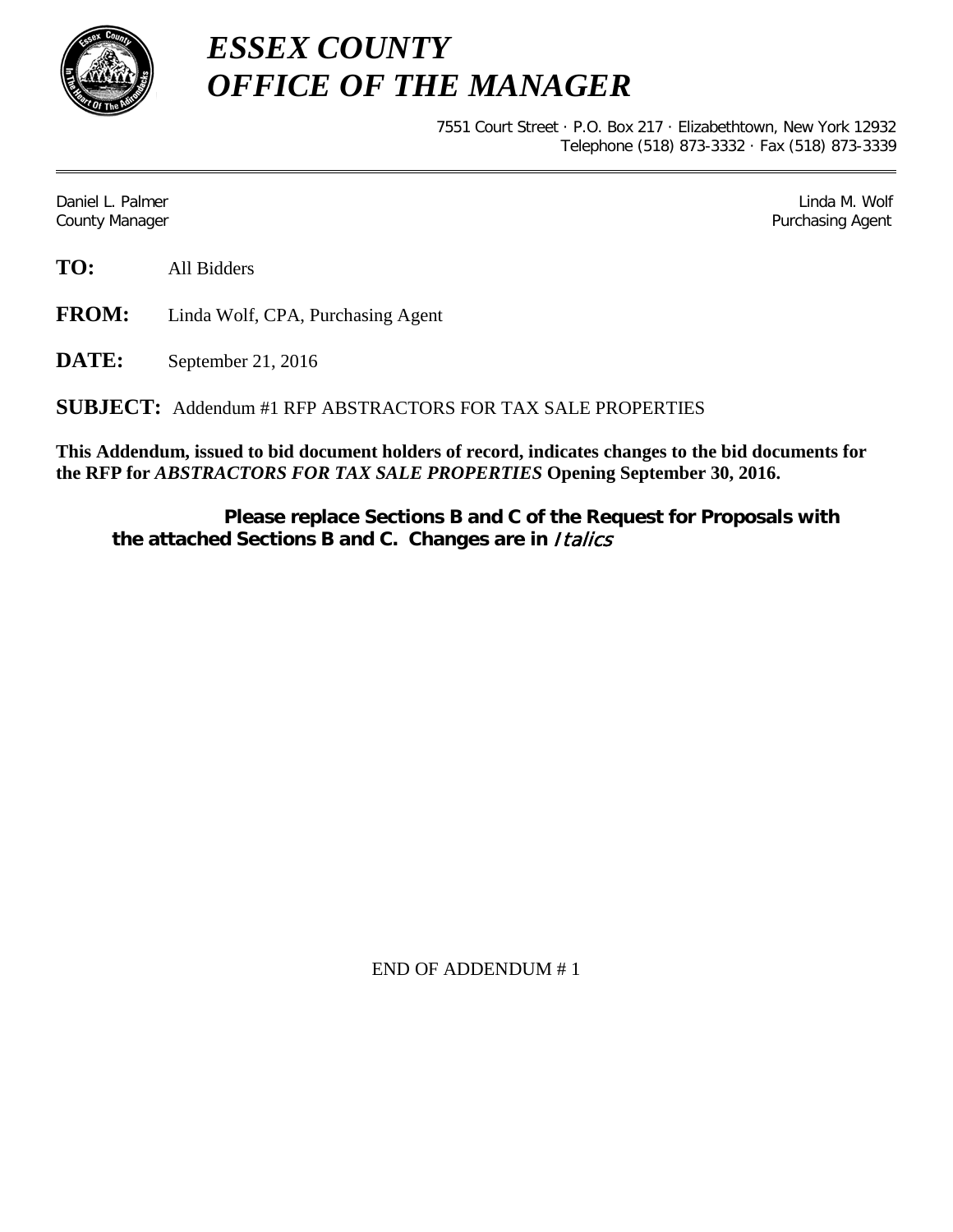## **B. Term of Engagement**

The contract term will cover from the time of execution of the contract for one full year, with the option to renew. The County reserves the right to cancel any and all reports requested without there being any cost or charge to the County, provided the cancellation request is prior to the commencement of any work performed.

The title reports for these real property tax foreclosure proceedings will be completed and emailed to the Essex County Treasurer, no later than April 1, 2017.

## **C. Scope of Work**

Essex County is seeking proposals from qualified professional firms to provide preparation of stub search abstracts for the County's annual Article 11 Real Property Tax Law tax foreclosure sales for the tax years 2013, 2014 and 2015. It is expected that between 800 and 1,000 files will be submitted for this work. Because of the volume of the searching, the County will accept and award to the three (3) to five (5) lowest responsible bidders an equal share of the exiting searches (800-1,000 searches) which will approximate between 200-300 searches per bidder/awardee. Contractor warrants and represents that it is fully familiar with Article 11 of the New York State Real Property Tax Law including but not limited to, Section 1125 and it is knowledgeable in the preparation of stub searches for all purposes required by Article 11 of the NYS RPTL.

The objective is to secure the professional services of a title company to provide title and abstract services and data processing services related to parcels of real property in tax foreclosure auctions, or in which the County has some other interest.

The purpose of the title search is to ensure that the owner is the sole and actual titleholder to the property, or identify other persons with a property interest, and to ensure that the title is clear. This means that there are no mortgages or liens outstanding upon sale of the property. In addition, there may not be incompatible easement or other encumbrances to the property that would make it either ineligible for acquisition.

The contractor shall provide the standard abstract certification with respect to these properties, that they have been thoroughly searched and that the names of the owners of record and mortgagees, creditors and other entities entitled to notice under Section 1125 of the RPTL have been searched and are listed.

The parcels will be identified by Parcel Number, Tax Map Number (SBL Number), Town and the owner's name as it appears on the County tax records and other pertinent information which will be provided to the contractor no later than October 15, 2016.

A copy of the latest deed of record shall be provided for each parcel.

The contractor shall search the title of each parcel in a town by town manner and compile the data into electronic form to be submitted to the County.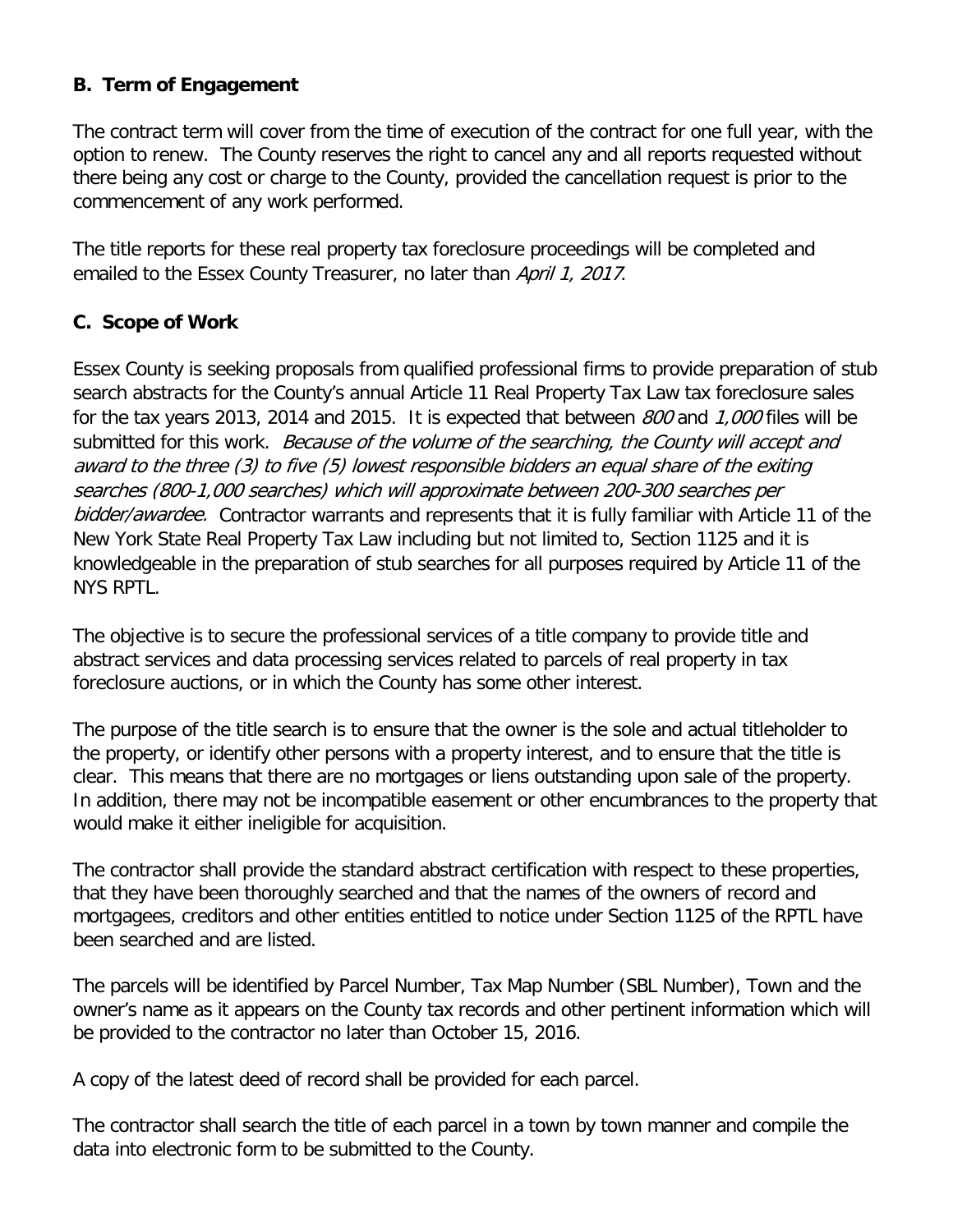The title search will consist of conducting a specific search to determine the names and addresses recorded and/or filing information, nature of, and if applicable, dollar amount of the interest and a certificate of title which shall include:

## A. General

- 1. Each owner and any other person or entity, including but not limited to recorded mortgagee, creditors, lien holders, whose right, title or interest was a matter of public record as of the date of the list of delinquent taxes was filed which right, title or interest will be effected by the termination of the redemption period, and whose names and a addresses are reasonably ascertainable from the public record, including the records of the office of the Surrogates of the County of Essex, the United States Post Office or from material submitted to tax enforcing officer of the County of Essex regarding change of address and any declarations of interest.
- 2. All owners of record and other interested parties required by Article 11 of the RPTL to be given Notice of the present tax foreclosure proceedings, including, but not limited to, owners of record, creditors, mortgagees, life lessees and life tenants and trusts.
- 3. The names and current addresses, including mailing addresses if different from a resident address, of all property owners, heirs, trustees, administrators, executors, mortgagees, lien holders, creditors, bankruptcies, lis pendens, tax liens, and to the extent actually known, any party having or claiming to have any interest in the property.
- 4. Copies of any open mortgages must be provided for each parcel and include the mortgage, the first page, recording page, signatory page and description of the parcel.
- 5. Record of bankruptcy proceedings will include the bankruptcy case number and the names of the petitioner and trustee.
- 6. Any pending bankruptcy proceedings that would impair the County's legal ability to take the property in foreclosure.
- 7. Lien and judgment searches, the full name and address of all unsatisfied lien holders of record shall be supplied for each parcel, liens shall include judgments, lis pendens, federal tax liens, tax liens.
- 8. Surrogates Court search will provide all information relative to the chain of title, including full name and address of any heirs, executors or administrators of assessed owner for each parcel.
- 9. Verification that the record owner shown on the County's list was in fact the record owner of the parcel on the date the List of Delinquent Taxes was filed, and documentation of any subsequent change of ownership during the search period.
- 10.All present creditors of the property, whether by mortgage, judgment lien, tax lien or other lien, plus the address of each such creditor as shown on the public record.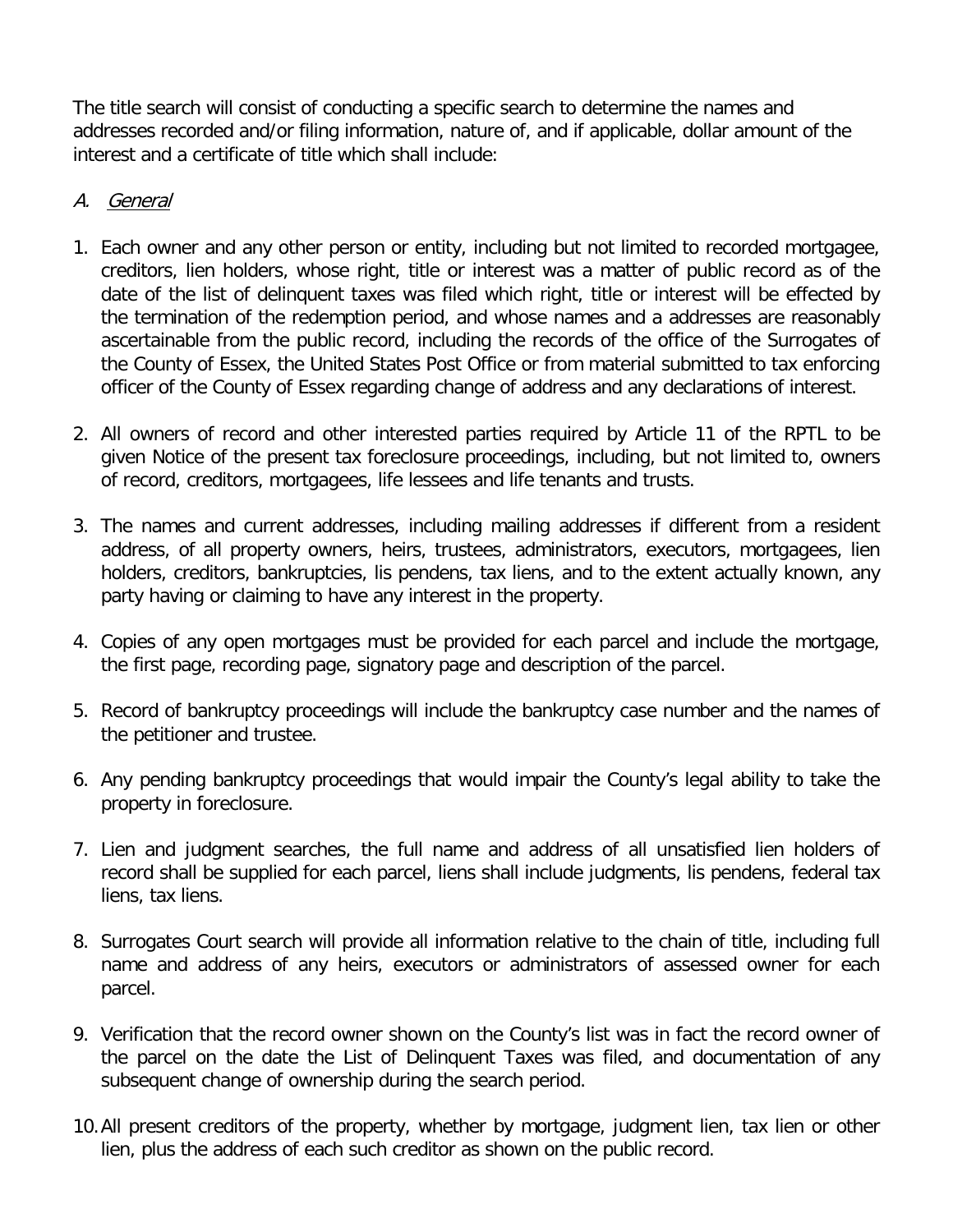- 11.Any other party having a legal interest in the property, whether such party's identity is discoverable from a search of public records, including the records in the offices of the surrogate, plus the address of each such party, where available.
- 12.Provide for purposes of Notice, **current** addresses for all owners, heirs, lien holders, mortgagees, creditors and any party having a claim or interest in the property.
- 13.In the event that the name and address of an owner does not appear in the public record, the search shall so state.
- B. Search Requirements
- 1. Acceptable starting point requirements for searches:
	- a. Minimum of 10 years; and
	- b. 100% fee ownership.
- 2. Unacceptable starting points:
	- a. Family-to-family.
- 3. Liens:
	- a. Outstanding mortgages and assignments (30 years);
	- b. Deeds with mortgage assumptions should be marked "open" or "satisfied" with date satisfied;
	- c. County Clerk and State filed UCCs attached to real property, including 30-year filings, for parcels classified as commercial or manufactured housing;
	- d. Federal tax liens (10 years);
	- e. Federal tax judgments (20 years);
	- f. Judgments (10 years);
	- g. Mechanics liens/court-ordered extensions; and
	- h. Environmental liens.
- 4. Miscellaneous:
	- a. Rights of first refusal;
	- b. Lis Pendens and judgments of foreclosure;
	- c. Summons and complaints for civil actions pending judgment;
	- d. Powers of attorney;
	- e. Land contracts (search of all parties);
	- f. Leases (search off all parties);
	- g. Surrogate's Court records for possible estates; and
	- h. Life lease, rights of reverter.
- 5. Not Required: